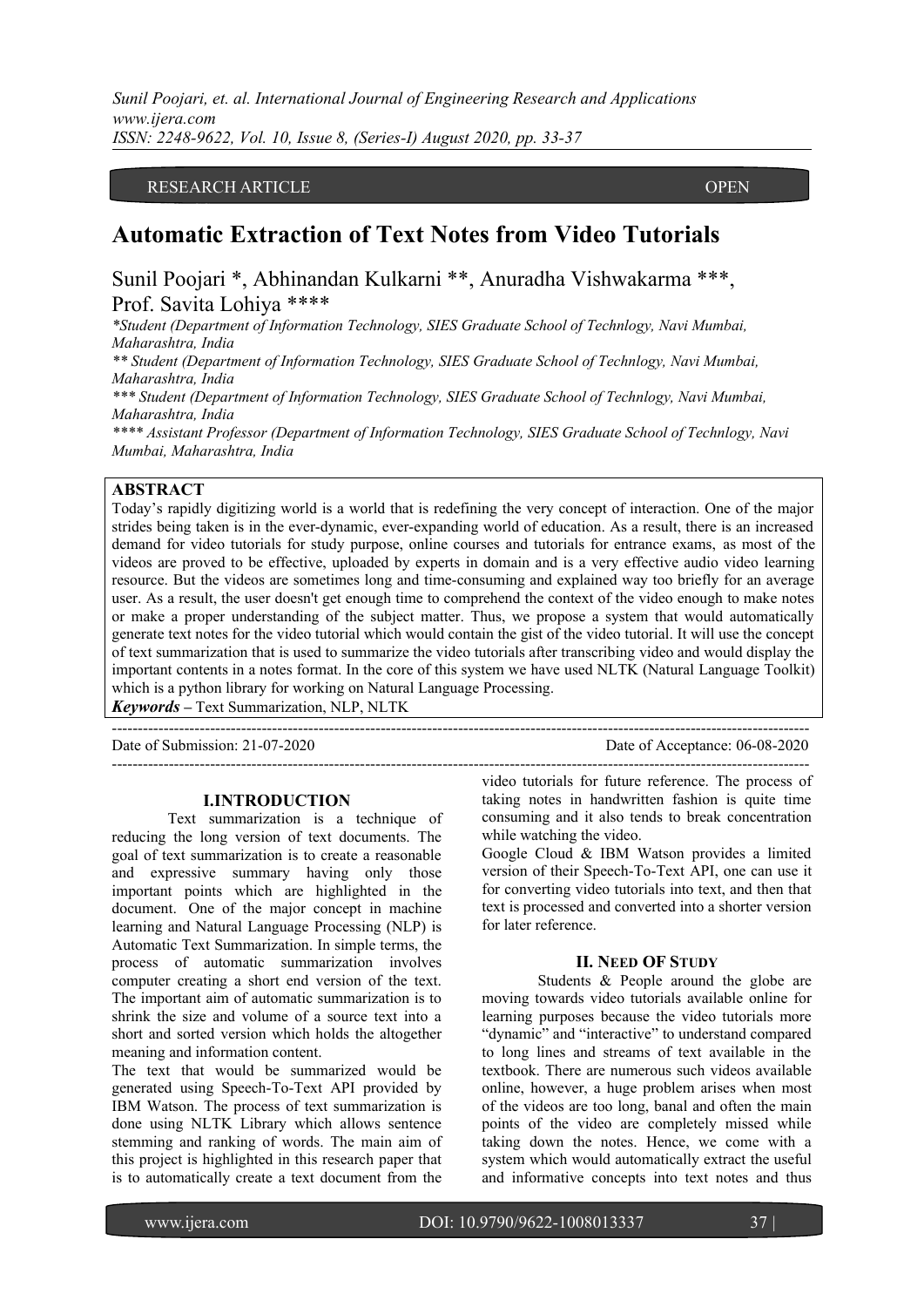condensing the whole video tutorial, which priorly might have been too long and banal, into a more digestible and engaging format of bite-sized notes, which is done by the summarization process. This will save one's time and it will be efficient to use. It would also save one's time required for taking down the notes and will also help them to concentrate on the lecture properly.

# **III. LITERATURE SURVEY**

**Young, Tom, Devamanyu Hazarika, Soujanya Poria, and Erik. [1] "Recent trends in deep learning based natural language processing."** In the above mentioned paper, we review a notable deep learning related models and methods that have been employed for frequent NLP tasks and provide a go through of their evolution. We also summarize, compare and contrast the various models and put forth a brief understanding of the past, present and future of deep learning in NLP.

**Hahn, Udo, and Inderjeet Mani. [2] "The challenges of automatic summarization."** This paper tells us about the challenges faced while text summarization, different methods of extraction, and a brief idea of how text summarization works.

**Luhn, H. P. [3] "The Automatic Creation of Literature Abstracts"** This mentioned paper describes the research done in the 1950s at IBM. In this work, he stated that the frequency of each particular word in an article provides a primary measure of its significance. There are various key ideas put forth in the mentioned paper that have major role in later work on summarization process. As a foremost step, words were arising from their root forms, and stop words were deleted. Later, he then compiled a list of content words sorted by the decreasing of the frequency; the index provides a significant measure of the word. On a sentence level, a remarkable factor was derived which reflects the number of occurrences of significant words within a sentence, and the linear distance between them due to the intercession of non-significant words. All the sentences are ranked in the order of their significance factor, and the highest –ranked sentences are finally selected from an auto-abstract.

**Baxendale, P. [4] "Machine-made index for technical literature"** It provides the early perception on particular feature which helps to find the important parts of the documents: the sentence position. On this aim, the author examined 200 paragraphs to find that in 85.

**Edmundsun [5] "New methods in automatic extracting."** described a system that automatically generate extracts. In this paper, he majorly contributed by developing a system that uses extractive summarization technique. At foremost, the author of the paper made a

protocol/system for generating manual extracts, this was applied on many technical documents (400 to be precise). The two most important features that were applied are word frequency and the positional importance of the sentence. There were two other features as that were used i.e. the significance of the words and the skeleton of the documents whether the sentence is the title or heading of the document, based on these features of the sentences weights were assigned to the sentences depending on the features manually to score each and every sentence.

**Krishnaveni, P., and S. R. Balasundaram. [6] "Automatic text summarization by local scoring and ranking for improving coherence."** As there is a lot of textual data found on the internet has resulted in the need for machine generated summarization. As the text documents are too large it is very difficult to perform summarization manually. So, we need an automatic text summarizer that summarizes the data automatically without human efforts. Automatic text summarization means "reducing the content of source text into smaller version while preserving its actual meaning. Although automatic text summarization was started in the year 1950's but it's still not been able to achieve important and meaningful summaries of the data. This approach gives the feature which provides heading wise summarization of text to increase the quality by improving the understand-ability and coherence of the summary text. The document is summarized through local ranking and local scoring. The sentences in the source text are given ranking as per heading wise and selects the top 'n' sentences from each heading where 'n' depends on the compression ratio. The heading wise summary which is generated by this approach is the summary of individual headings. There is an equal proportion of sentence from every heading in each heading wise summary. It overall improves the meaningful and understandable content in the summary text.

**Madhuri, J. N., and R. Ganesh Kumar. [7] "Extractive Text Summarization Using Sentence Ranking."** In this paper, she describes problems faced in today's era because of the huge amount of data & how to tackle that problem using extractive summarization which is one of the methods of summarizing text which is based on the words frequency and sentence ranking method. First, the frequency of the words is calculated and based on that sentence ranking is done, all this is done using NLTK which is Python Library for Natural Language Processing.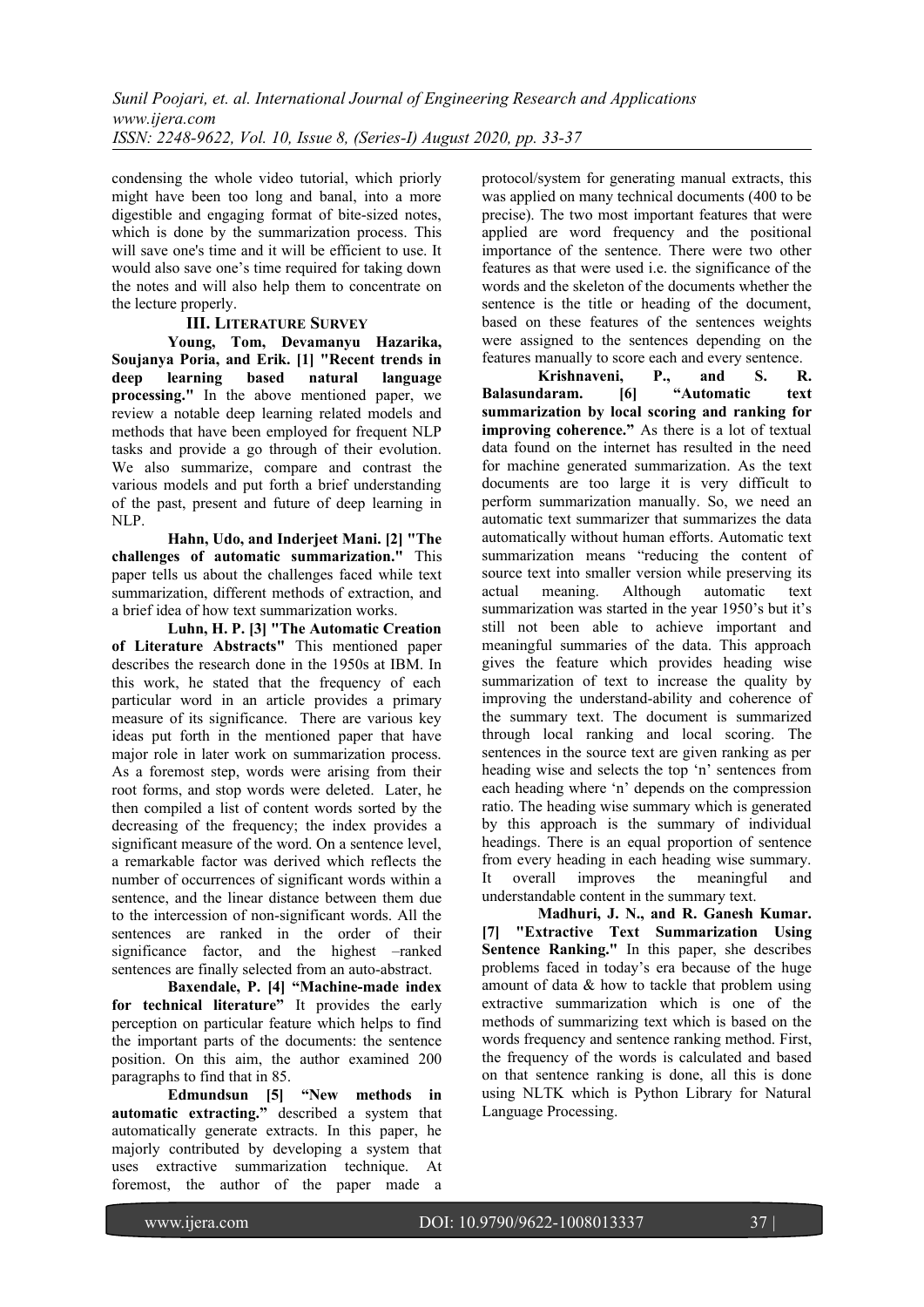

**IV. METHODOLOGY**

*Figure 1: Text Summarization Block Diagram*

Figure 1 represents text summarization block diagram. In the first phase, the speech or audio from the video is converted into the text format through Speech-To-Text API Further, the text format is summarized by using NLTK (Natural Language Toolkit). Firstly, source text will be passed to the program and then the frequency table gets generated, the frequency table is for determining how many times a particular word is repeated. Then sentence tokenizer is used for sentence tokenization. Once the sentence tokenization is done, then the sentence will be compared with the frequency table (that is generated by the algorithm which consist of word count of each word) and the sentence which have a greater number of keywords repeated with a higher frequency that sentence is given a weight. There is a threshold value given in the program the sentences having a value greater than that threshold value are considered for summarized text. After the summary gets generated, a text document is created in which summarized data is present. The user can download both the documents, summarized one as well as the Full-Text version which contains entire Speech-To-Text of that video

 Once the summarization is done user can download the document, there are 2 formats available to download,  $1<sup>st</sup>$  is the full text version which contains entire Speech-To-Text as it is from the video,  $2<sup>nd</sup>$  is the summarized text which contains

the summarized version that is available after text processing & summarization process.

# **V. DESIGN & MODELING** Upload Video the video to toy Download Summarized Text

*Figure 2: Use-case Diagram*

Figure 2 represents use case diagram. The above use case diagram highlights the main function of the projects. The foremost step is whenever any video is being uploaded, the next step is the conversion of that video into text form. After this step, the summarization of the text is done. The user gets the normal text into summarized text form. One can download both summarized as well as nonsummarized text



*Figure 3: Flow Diagram for Text Summarization*

Figure 3 represents the flow diagram for text summarization. In the first phase, the speech or audio from the video is converted into the text format through Speech-To-Text API. Further, the text is summarized by using NLTK. In this process a source text will be passed to the program and then the frequency table gets generated, the frequency table is for determining how many times a particular word is repeated in the entire source text passed to the program, using this frequency the weightage of sentence is decided based on how many times the most repeated/popular words are present in the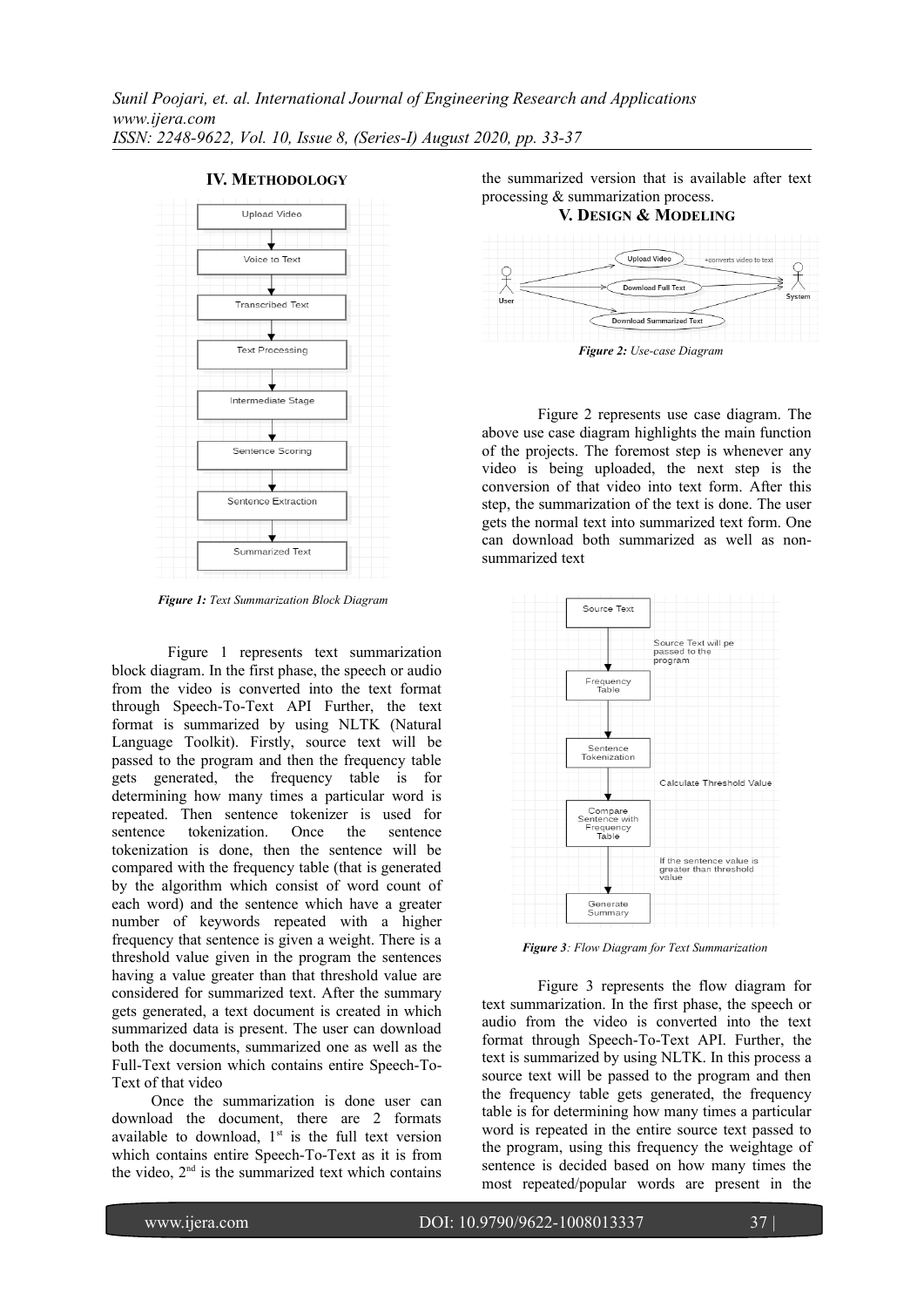*Sunil Poojari, et. al. International Journal of Engineering Research and Applications www.ijera.com ISSN: 2248-9622, Vol. 10, Issue 8, (Series-I) August 2020, pp. 33-37*

sentence. The tokenizer divides large paragraphs into sentences, tokenization is done so that we can apply weight to each sentence. Once the sentence tokenization is done & weight is assigned to each sentence, a threshold value is set in the program that will be compared with the sentence's weight. If the weight of the sentence is greater than the threshold value then the summary is generated. After the summary gets generated, a text document is created in which summarized data is present. The user can download both the documents, summarized one as well as the entire version which contains Speech-To-Text of the entire video.

# **TECHNOLOGY STACK**

- Software 1. HTML 2. Bootstrap 3. NodeJS Hardware Requirements: 1. A decent processor (Intel /AMD) 2. Storage
- **OUTPUT** 4. Python

| Video to Text <sup>n</sup> Home Download Notes |                    |                          |
|------------------------------------------------|--------------------|--------------------------|
|                                                | Select a File:     | Browse No file selected. |
|                                                | Video Name:        |                          |
|                                                | Video Description: |                          |
|                                                |                    | Upload                   |

*Figure 4: Upload Video Page*

Here one can select the Video from which they want to generate notes, once they select the video, they can give a name and description to that video and after clicking on the Upload button the IBM Watson API is called and Voice to Text conversion is done and a text file is generated.

| Video to Text™ |                   | Home Download Notes      |                            |                                  |  |  |  |
|----------------|-------------------|--------------------------|----------------------------|----------------------------------|--|--|--|
|                |                   |                          |                            |                                  |  |  |  |
| Video Id       | <b>Video Name</b> | <b>Video Description</b> | <b>Download Full Notes</b> | <b>Download Summarized Notes</b> |  |  |  |
|                | Node JS Video     | Node Latest Tutorial     | download                   | download                         |  |  |  |

#### *Figure 5: Download Page*

This is the download page from where the user can download the full text or the summarized version of the text of the video tutorial.



 This is the comparison of non-summarized vs summarized version of one of the video that we tested

after converting from voice to text.

| SELECT * FROM 'videoinfo'                                                   |                |              |                                                               |            |  |
|-----------------------------------------------------------------------------|----------------|--------------|---------------------------------------------------------------|------------|--|
|                                                                             |                |              |                                                               |            |  |
| Show all<br>Number of rows:                                                 | $25$ $\bullet$ | Filter rows: | Search this table                                             |            |  |
| + Options<br>videoid<br>videopath<br>videoname                              |                |              | date                                                          | time       |  |
| Aiax Video                                                                  |                |              | file:///C:/xampp/htdocs/finalyear/videos/samplevid 2019/04/21 | 04:25:04pm |  |
| Show all<br>Number of rows:<br>m                                            | $25 - 7$       |              | Filter rows: Search this table                                |            |  |
| Query results operations                                                    |                |              |                                                               |            |  |
| the Print 3-c Copy to clipboard 4-1 Export all Display chart is Create view |                |              |                                                               |            |  |

 We have used MySQL as our database for storing details such as ID, Name, Upload time etc. of the video that has been uploaded on the website.

### **VI. CONCLUSION**

In this paper, we have discussed about text summarization and how one can implement text summarization using NLTK, how text sentence tokenization and word tokenization is useful for calculating important sentences and combine them to make a short version of text documentation.

#### **FUTURE SCOPE**

Currently, it is possible to summarize notes for tutorials that are delivered in the standard English language. The future scope is to summarize tutorials for Programming Languages which contains complex syntax i.e. difficult to convert from Speech-To-Text, documents that contain mathematical and scientific formulas.

#### **ACKNOWLEDGMENT**

We extend our sincere thanks to our project guide Assistant Prof. Savita Lohiya for her constant guidance throughout the project.

## **REFERENCES**

# **Journal Paper:**

[1]. Young, Tom, Devamanyu Hazarika, Soujanya Poria, and Erik Cambria. "Recent trends in deep learning based natural language processing." IEEE Computational